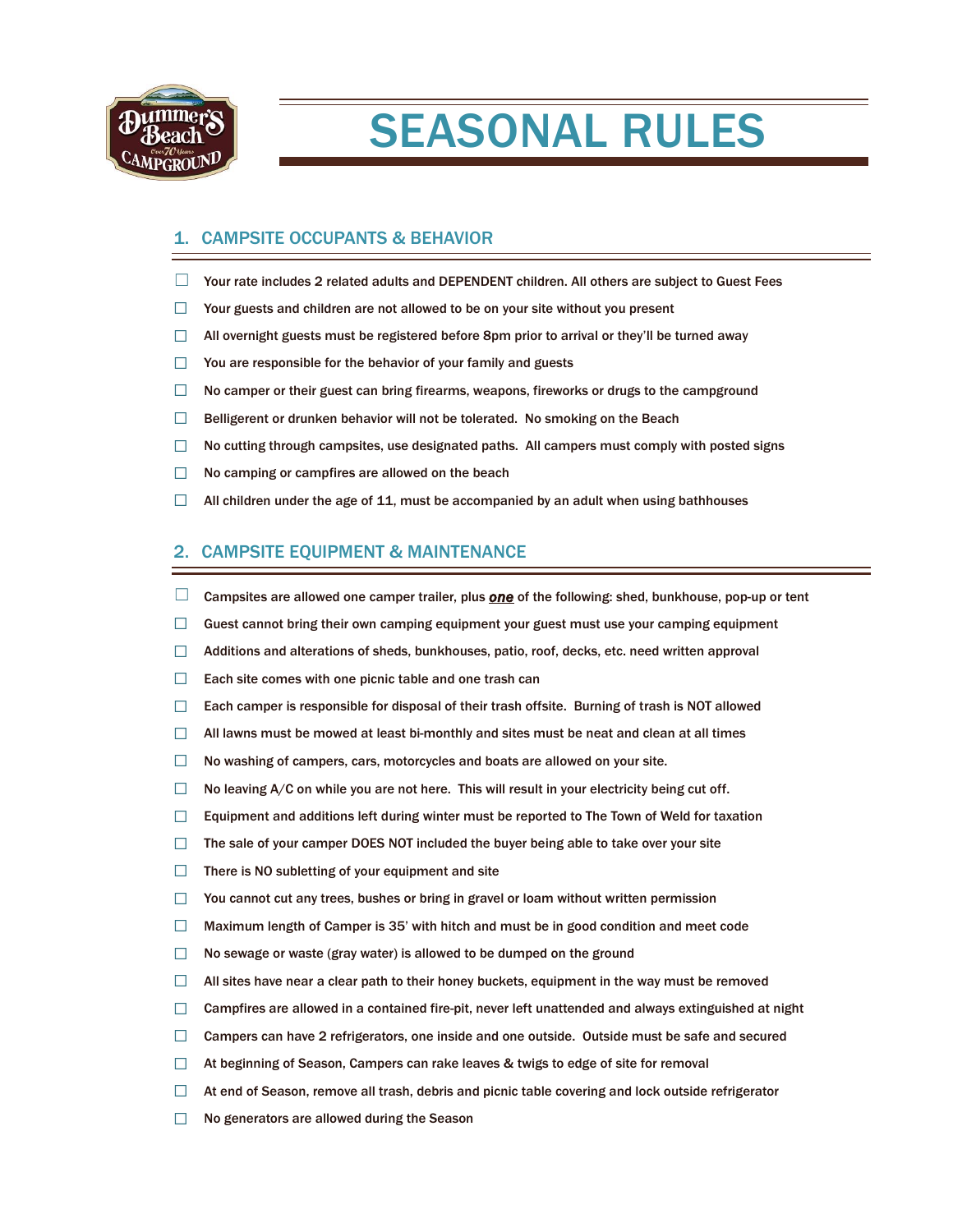# 3. CARS-REGISTRATION & PARKING

- $\Box$  Each Campsite is allowed a maximum of 3 car stickers, register all cars at the Canteen
- $\Box$  Seasonal parking stickers must be attached inside that vehicle's windshield right lower corner
- $\Box$  Cars parked on your site must be within your site and not on roads or blocking other's site
- $\Box$  Cars that cannot fit on your site, must be parked in the parking lot
- ☐ Vacant campsites and pathways are not to be used for parking.
- ☐ No transferring of car stickers to any car(s) not registered to Camper

## 4. BICYCLES

- ☐ You must ride in a safe manner and follow all state mandated rules on helmets and safety
- ☐ No bike riding after 8:30pm for ANY camper
- $\Box$  Speed limit is 5mph. No passing or hanging on to cars
- $\Box$  Anyone riding a bike in an unsafe manner may have bike confiscated and put in Bicycle Jail.

#### 5. PETS

- $\Box$  A copy of dog's current license and shots must be on file in Canteen. Dogs must have ID on collar
- $\Box$  In 2016 all dog owners must provide a picture of their dog with name and site # on back of photo
- $\Box$  The entire Campground is a "poop-free" zone and owners must pick up all excrement immediately
- $\Box$  Excessive dog barking will result in a warning and if it continues, you'll have to take your dog home
- □ Dog must be on leash while on the Campground including when on your site unless they are caged
- □ ABSOLUTELY NO DOGS ON THE BEACH OR IN THE WATER AT ANY TIME
- $\Box$  Anyone walking a dog, must be able to control the dog at all times and follow all the rules
- □ Pet owners release Dummer's Beach from any liability and accept full responsibility for their dogs

# 6. ATV'S & MOTORCYLES & CARTS

- $\Box$  ATV's are allowed for honey bucket trips to dumping station. No ATV joyriding on Campground
- ☐ Motorcycle riding is limited to entry and exit of the campground only
- $\Box$  No golf carts are allowed with exception of handicapped and you need written approval
- □ No unlicensed person can operate an ATV or Motorcycle on campground
- □ All Maine Motor Vehicle laws apply while on the Campground

#### 7. KAYAKS & OTHER ITEMS ON BEACH

- $\Box$  In 2016, all Kayaks/Canoes must be stored in designated Kayak storage area
- $\Box$  In 2016, all Kayaks/Canoes owners must provide a picture of all kayaks with site # to the Canteen
- $\Box$  Seasonal campers cannot put any equipment in front of the Short Term Sites
- $\Box$  By Labor Day, everything must be off the beach or it is considered abandoned property